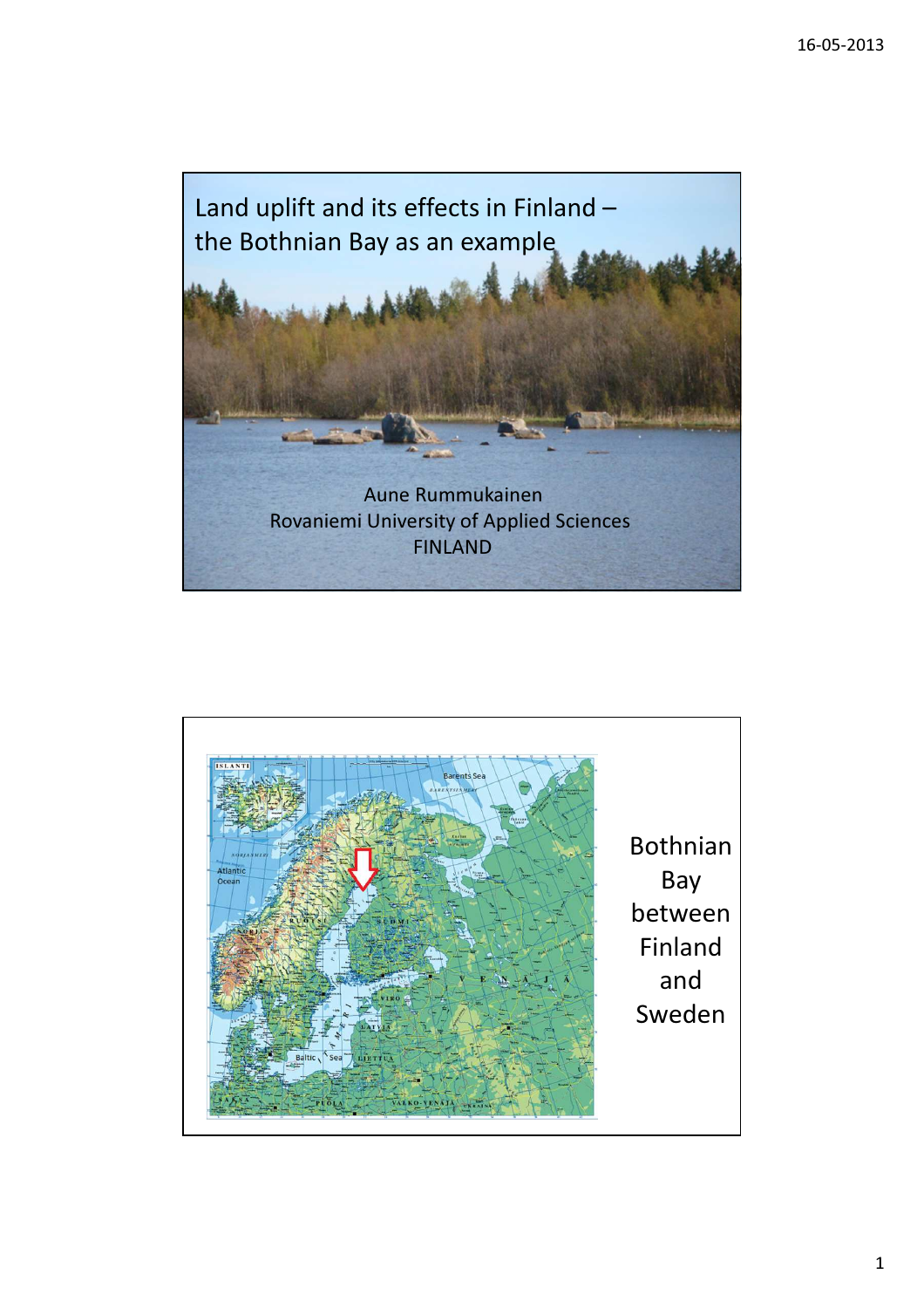

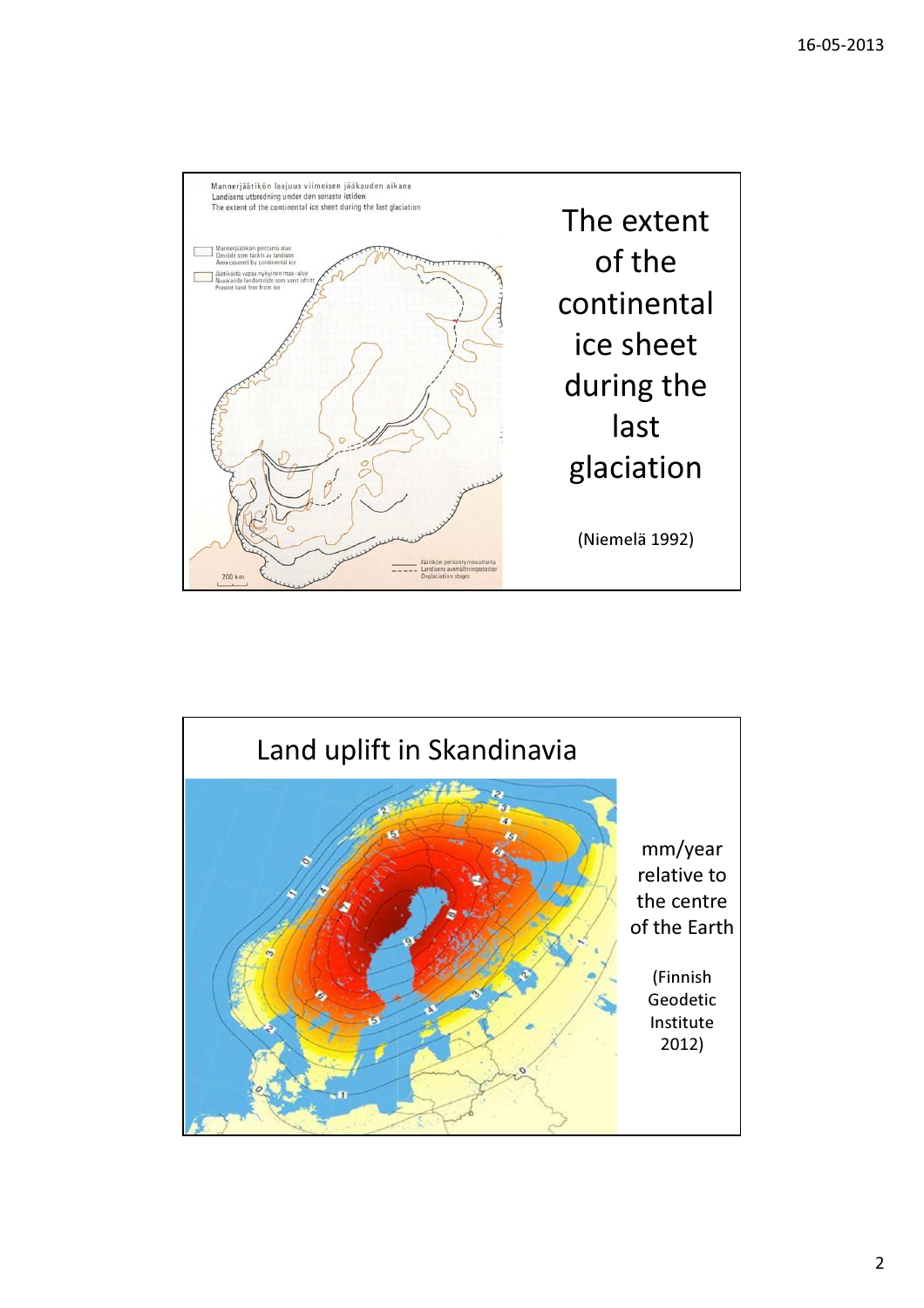## High precision levellings

- Nationwide high precision levelling has been done three times in Finland:
	- –In 1892-1910, 1935-1975, 1978-2006
	- –Height system is based on levelling
	- –Because of land uplift height system is need to be updated twice at century

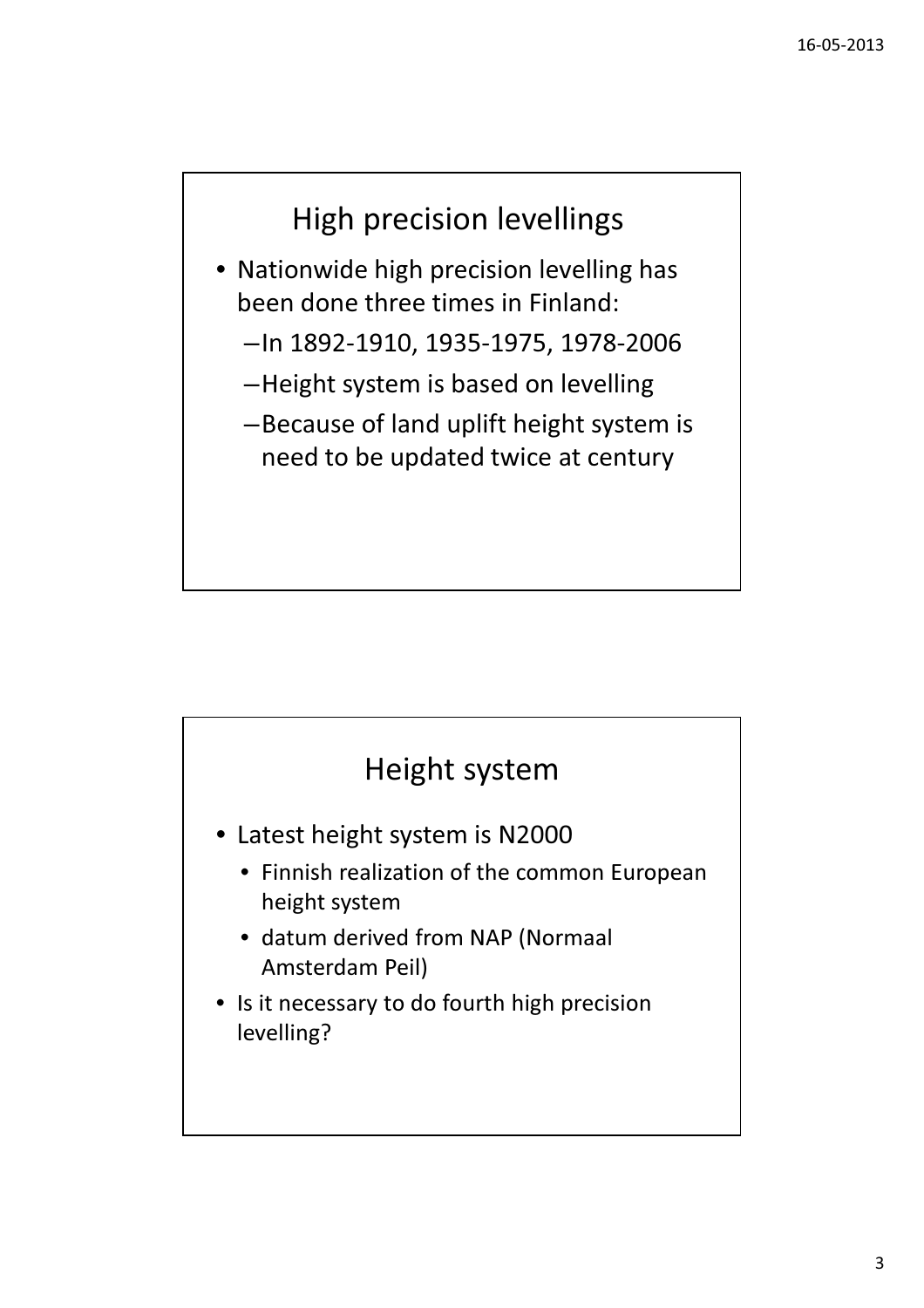



4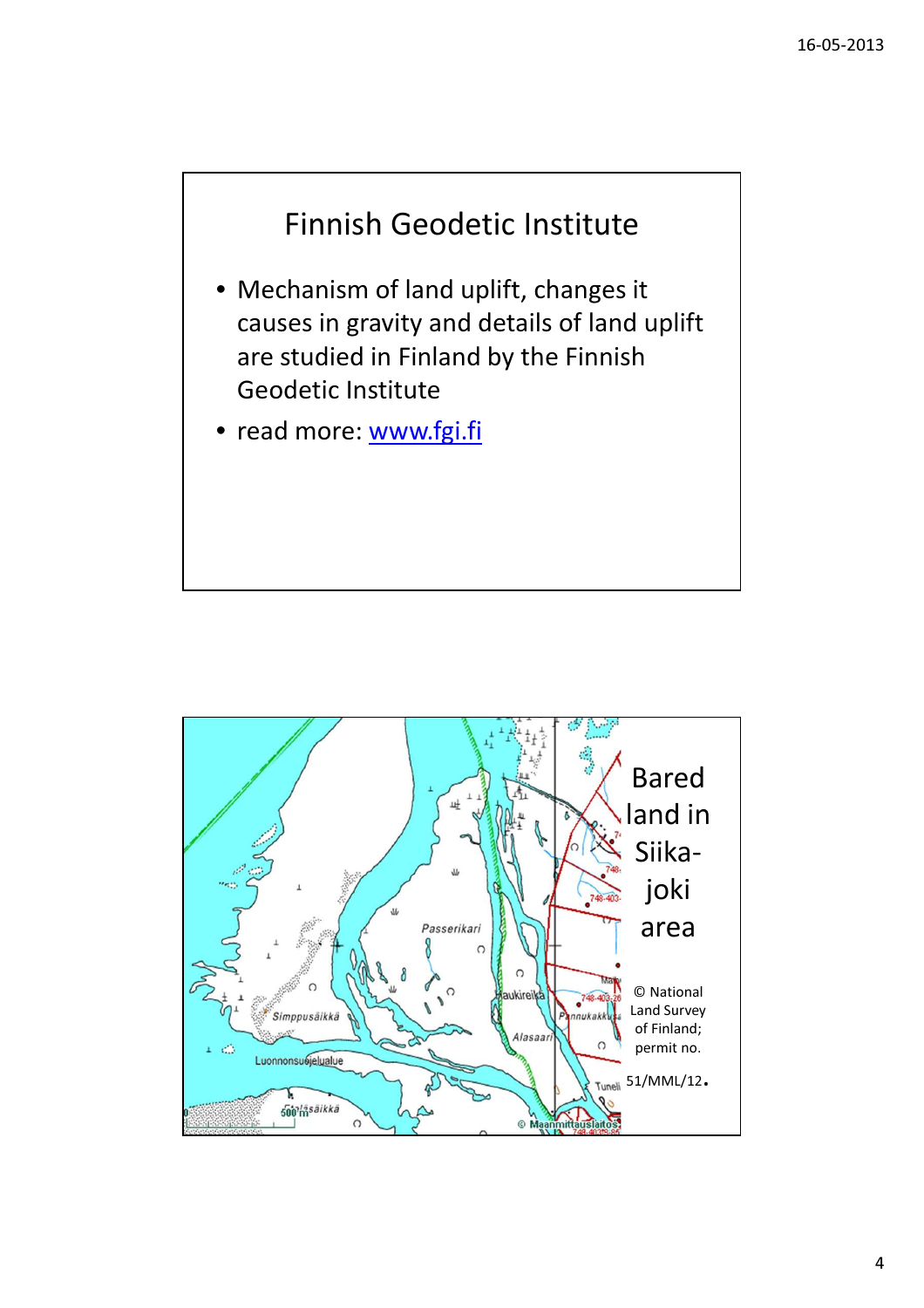

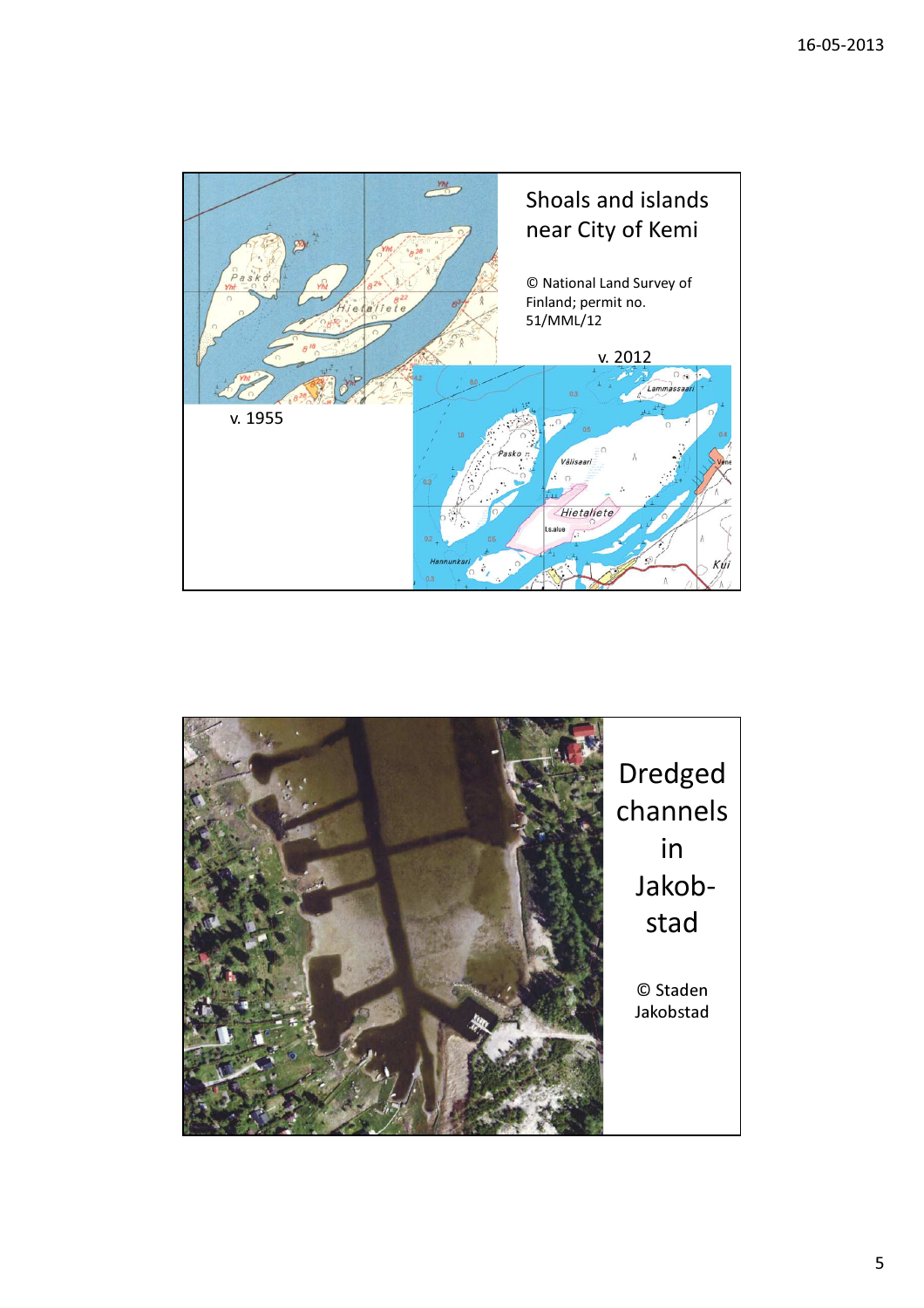

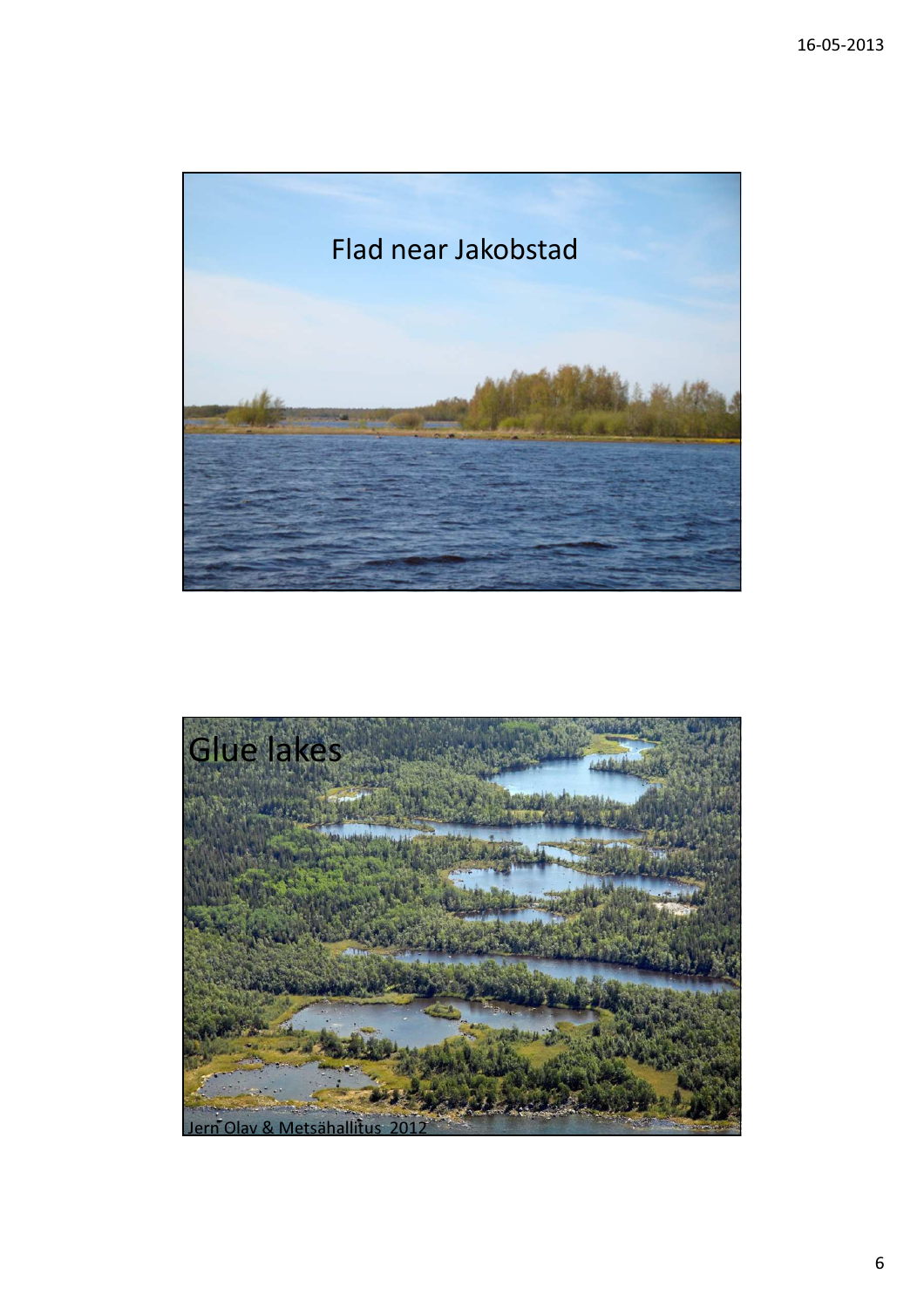